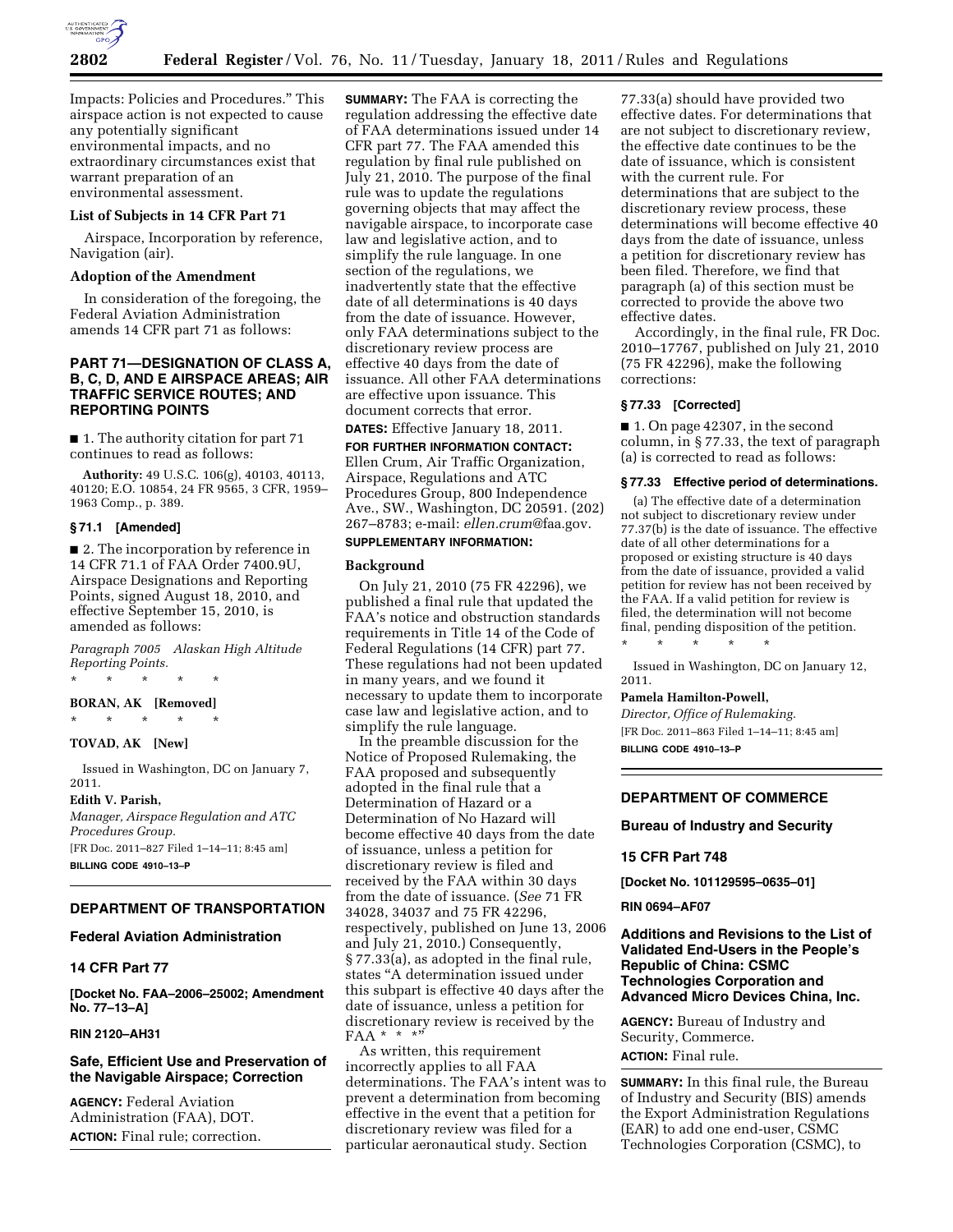the list of validated end-users in the People's Republic of China (PRC). With this rule, exports, reexports, and transfers (in-country) of certain items to three CSMC facilities in the PRC are now authorized under Authorization Validated End-User. In this rule, BIS also amends the EAR to revise the validated end-user authorization for Advanced Micro Devices China, Inc. (AMD) in the PRC by amending the list of buildings associated with one of the company's approved facilities and by updating the description of items eligible for export, reexport, or transfer (in-country) to AMD's approved facilities.

**DATES:** This rule is effective January 18, 2011. Although there is no formal comment period, public comments on this regulation are welcome on a continuing basis.

**ADDRESSES:** You may submit comments, identified by RIN 0694–AF07, by any of the following methods:

*E-mail: [publiccomments@bis.doc.gov.](mailto:publiccomments@bis.doc.gov)*  Include ''RIN 0694–AF07'' in the subject line of the message.

*Fax:* (202) 482–3355. Please alert the Regulatory Policy Division, by calling (202) 482–2440, if you are faxing comments.

*Mail or Hand Delivery/Courier:* Sheila Quarterman, U.S. Department of Commerce, Bureau of Industry and Security, Regulatory Policy Division, 14th Street & Pennsylvania Avenue, NW., Room 2705, Washington, DC 20230, *Attn:* RIN 0694–AF07.

Send comments regarding the collection of information associated with this rule, including suggestions for reducing the burden, to Jasmeet Seehra, Office of Management and Budget (OMB), by e-mail to

*Jasmeet*\_*K.*\_*[Seehra@omb.eop.gov](mailto:Jasmeet_K._Seehra@omb.eop.gov)* or by fax to (202) 395–7285. Comments on this collection of information should be submitted separately from comments on the final rule (*i.e.,* RIN 0694–AF07). All comments on the latter should be submitted by one of the three methods outlined above.

# **FOR FURTHER INFORMATION CONTACT:**

Karen Nies-Vogel, Chair, End-User Review Committee, Office of the Assistant Secretary, Export Administration, Bureau of Industry and Security, U.S. Department of Commerce, *Phone:* (202) 482–5991, *Fax:* (202) 482– 3911, *E-mail: [ERC@bis.doc.gov.](mailto:ERC@bis.doc.gov)* 

#### **SUPPLEMENTARY INFORMATION:**

## **Background**

*Authorization Validated End-User (VEU): The List of Approved End-Users, Eligible Items and Destinations in the PRC* 

Consistent with U.S. Government policy to facilitate trade for civilian endusers in the PRC, BIS amended the EAR in a final rule on June 19, 2007 (72 FR 33646) by creating a new authorization for ''validated end-users'' (VEUs) located in eligible destinations to which eligible items may be exported, reexported, or transferred under a general authorization instead of a license, in conformance with section 748.15 of the EAR. VEUs may obtain eligible items that are on the Commerce Control List, set forth in Supplement No. 1 to Part 774 of the EAR, without having to wait for their suppliers to obtain export licenses from BIS. Eligible items may include commodities, software, and technology, except those controlled for missile technology or crime control reasons.

Authorization VEU is a mechanism to facilitate increased high-technology exports to companies in eligible destinations that have a verifiable record of civilian end-uses for such items. The VEUs listed in Supplement No. 7 to Part 748 of the EAR were reviewed and approved by the U.S. Government in accordance with the provisions of section 748.15 and Supplement Nos. 8 and 9 to Part 748 of the EAR. In addition to U.S. exporters, Authorization VEU may be used by foreign reexporters and by persons transferring in-country, and it does not have an expiration date. As of the date of this rule, pursuant to section 748.15(b) of the EAR, VEUs are only located in the PRC and India.

*Addition of CSMC Technologies Corporation to the List of Validated End-Users in the PRC and CSMC Technologies Corporation's* ''*Eligible Items (by ECCN)*'' *and* ''*Eligible Destinations*''

This final rule amends Supplement No. 7 to Part 748 of the EAR to designate CSMC Technologies Corporation (CSMC) as a validated end-user, to identify the eligible destinations of CSMC (referred to as ''Facilities''), and to identify the items that may be exported, reexported, or transferred (in-country) to CSMC's specified eligible facilities under Authorization VEU. The name and address of this newly approved VEU and the names and addresses of its eligible facilities are as follows:

Validated End-User

CSMC Technologies Corporation

Eligible Destinations for CSMC Technologies Corporation

- CSMC Technologies Fab 1 Co., Ltd., 14 Liangxi Road, Wuxi, Jiangsu 214061, China.
- CSMC Technologies Fab 2 Co., Ltd., Block 86, 87, Wuxi National Hi-New Tech Industrial Development Zone, Wuxi, Jiangsu 214061, China.
- Wuxi CR Semiconductor Wafers and Chips Co., Ltd., 14 Liangxi Road, Wuxi, Jiangsu 214061, China.

Eligible Items That May Be Exported, Reexported, or Transferred (In-Country) to the Three "Eligible Destinations" Under CSMC Technologies Corporation's Validated End-User Authorization

Items classified under Export Control Classification Numbers 1C350.c.3, 1C350.c.11, 2B230.a, 2B230.b, 2B350.f, 2B350.g, 2B350.h, 3B001.c.1.a, 3B001.c.2.a, 3B001.e, 3C002.a, 3C004.

*Revisions to the Authorization for Validated End-User Advanced Micro Devices China, Inc.* 

This final rule also amends Supplement No. 7 to Part 748 of the EAR by revising the list of Advanced Micro Devices China, Inc.'s (AMD) eligible facilities. Specifically, this rule adds three new buildings to the facility authorization for Advanced Micro Devices (Shanghai) Co., Ltd. (AMD Shanghai), which is one of AMD's three approved facilities. Accordingly, the address for AMD Shanghai has been amended by adding three new building numbers and the revised address will appear in Supplement No. 7 to Part 748 of the EAR. In addition, BIS is updating the description of items eligible for export, reexport, or transfer (in-country) to AMD's approved facilities in order to provide clarification to persons shipping under Authorization VEU. This update makes AMD's VEU listing in the Code of Federal Regulations as specific as possible. The revisions to the authorization for validated end-user AMD are as follows:

Name and Former Address of Facility

Advanced Micro Devices (Shanghai) Co., Ltd., Riverfront Harbor, Building 48, Zhangjiang Hi-Tech Park, 1387 Zhangdong Rd., Pudong, Shanghai, 201203.

Name and Current Address of Facility

Advanced Micro Devices (Shanghai) Co., Ltd., Buildings 46, 47, 48 & 49, Riverfront Harbor, Zhangjiang Hi-Tech Park, 1387 Zhangdong Rd., Pudong, Shanghai, 201203.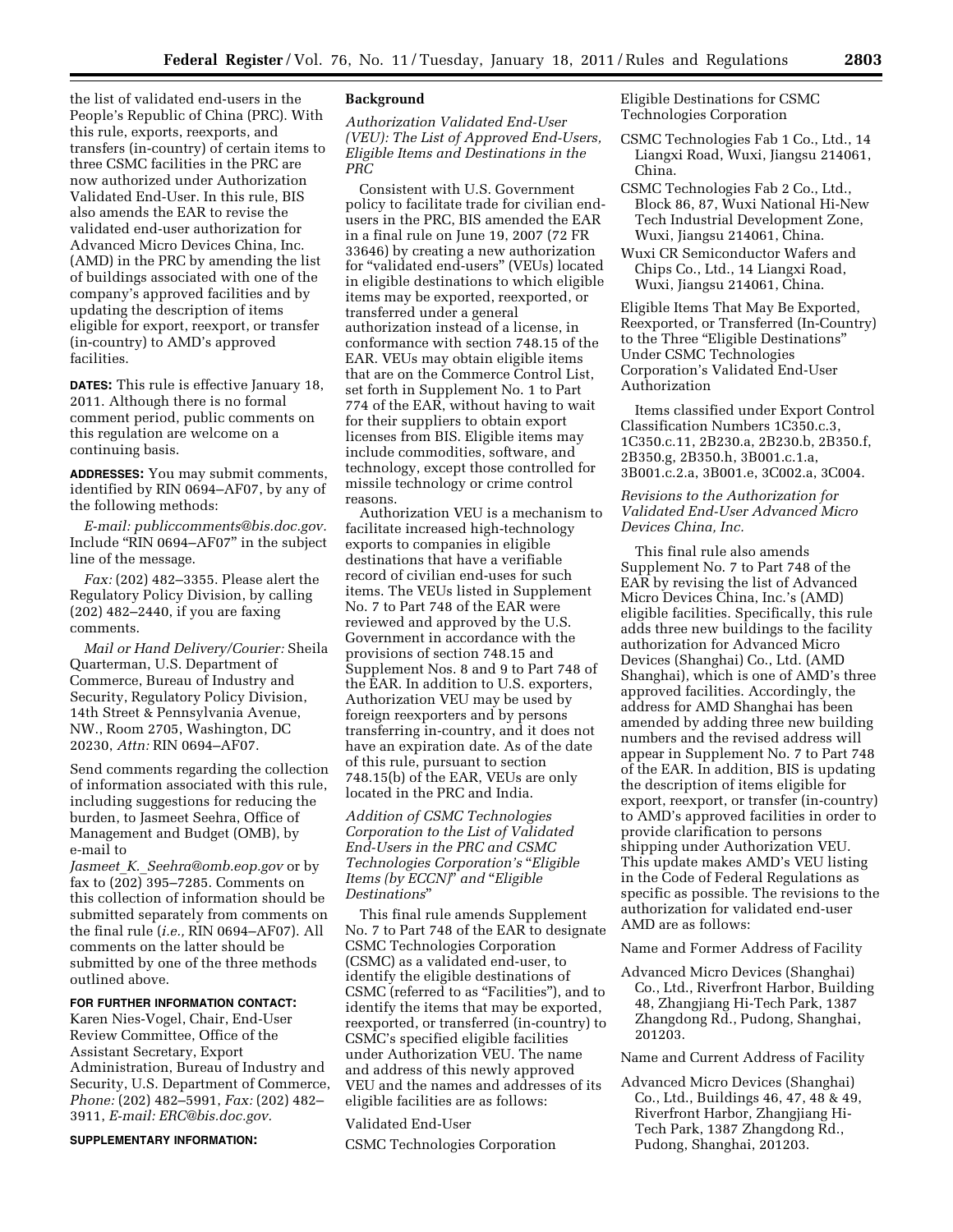Eligible Items That May Be Exported, Reexported, or Transferred (In-Country) to the Three "Eligible Destinations" Under Advanced Micro Devices China, Inc., Validated End-User Authorization

Items classified under Export Control Classification Numbers (ECCNs) 3D002, 3D003, 3E001 (limited to ''technology'' for items classified under 3C002 and 3C004 and ''technology'' for use during the International Technology Roadmap for Semiconductors (ITRS) process for items classified under ECCNs 3B001 and 3B002), 3E002 (limited to ''technology'' for use during the ITRS process for items classified under ECCNs 3B001 and 3B002), 3E003.e (limited to the ''development'' and ''production'' of integrated circuits for commercial applications), 4D001, 4D002, 4D003 and 4E001 (limited to the ''development'' of products under ECCN 4A003).

The approval of CSMC as a validated end-user and revision of AMD's VEU Authorization are expected to further facilitate exports to civilian end-users in the PRC, and to result in significant savings of time and resources for suppliers and the eligible facilities. Authorization VEU eliminates the burden on exporters and reexporters of preparing individual license applications, as exports, reexports, and transfers (in-country) of eligible items to these facilities may now be made under general authorization instead of under individual licenses. Under the VEU program, exporters and reexporters can supply VEUs in the PRC on a more timely basis, thereby enhancing the competitiveness of exporters, reexporters, and end-users in the PRC.

To ensure appropriate facilitation of exports and reexports, on-site reviews of validated end-users may be warranted pursuant to paragraph 748.15(f)(2) and section 7(iv) of Supplement No. 8 to Part 748 of the EAR. If such reviews are warranted, BIS will inform the PRC Ministry of Commerce.

Since August 21, 2001, the Export Administration Act (the Act) has been in lapse and the President, through Executive Order 13222 of August 17, 2001 (3 CFR, 2001 Comp., p. 783 (2002)), as extended most recently by the Notice of August 12, 2010 (75 FR 50681 (August 16, 2010)), has continued the EAR in effect under the International Emergency Economic Powers Act. BIS continues to carry out the provisions of the Act, as appropriate and to the extent permitted by law, pursuant to Executive Order 13222.

## **Rulemaking Requirements**

1. This final rule has been determined to be not significant for the purposes of Executive Order 12866.

2. This rule involves collections previously approved by the Office of Management and Budget (OMB) under Control Number 0694–0088, ''Multi-Purpose Application,'' which carries a burden hour estimate of 58 minutes to prepare and submit form BIS–748; and for recordkeeping, reporting and review requirements in connection with Authorization VEU, which carries an estimated burden of 30 minutes per submission. This rule is expected to result in a decrease in license applications submitted to BIS. Total burden hours associated with the Paperwork Reduction Act of 1995 (44 U.S.C. 3501 *et seq.*) (PRA) and OMB Control Number 0694–0088 are not expected to increase significantly as a result of this rule.

Notwithstanding any other provisions of law, no person is required to respond nor be subject to a penalty for failure to comply with a collection of information, subject to the requirements of the PRA, unless that collection of information displays a currently valid OMB Control Number.

3. This rule does not contain policies with Federalism implications as that term is defined under Executive Order 13132.

4. Pursuant to the Administrative Procedure Act (APA), 5 U.S.C. 553(b)(B), BIS finds good cause to waive requirements that the rule be subject to notice and the opportunity for public comment because such notice and comment here are unnecessary. In determining whether to grant VEU designations, a committee of U.S. Government agencies evaluates information about candidate companies and commitments made by candidate companies, the nature and terms of which are set forth in 15 CFR Part 748, Supplement No. 8. The criteria for evaluation by the committee are set forth in 15 CFR section 748.15(a)(2).

The information, commitments, and criteria for this extensive review were all established through the notice of proposed rulemaking and public comment process (71 FR 38313, July 2, 2006, and 72 FR 33646, June 19, 2007). Given the similarities between the authorizations provided under the VEU program and export licenses (as discussed further below), the publication of this information does not establish new policy; in publishing this final rule, BIS is simply adding a VEU within the established regulatory framework of the VEU program. Further,

this rule does not abridge the rights of the public or eliminate the public's option to export under any of the forms of authorization set forth in the EAR.

Publication of this rule in other than final form is unnecessary because the authorization granted in the rule is similar to that granted to exporters for individual licenses, which do not undergo public review. Individual license application applicants and VEU authorization applicants both provide the U.S. Government with confidential business information. This information is extensively reviewed according to the criteria for VEU authorizations, as set out in 15 CFR section 748.15(a)(2). As with individual export licenses, an interagency committee, drawing on public and non-public sources, including licensing data, and measured against the VEU authorization criteria, vets VEU applications. The authorizations granted under the VEU program, and through individual export licenses, involve interagency deliberation according to set criteria. Given the thorough nature of the review, and in light of the parallels between this process and the non-public review of license applications, public comment on this authorization prior to publication is unnecessary. Moreover, as noted above, the criteria and process for authorizing VEUs were developed with public comments; allowing additional public comment on this individual VEU authorization, which was determined according to those criteria, is therefore unnecessary.

Section 553(d) of the APA generally provides that rules may not take effect earlier than 30 days after they are published in the **Federal Register**. However, section 553(d)(1) of the APA provides that a substantive rule which grants or recognizes an exemption or relieves a restriction, may take effect earlier. Today's final rule grants an exemption from licensing procedures and thus is effective immediately.

No other law requires that a notice of proposed rulemaking and an opportunity for public comment be given for this final rule. Because a notice of proposed rulemaking and an opportunity for public comment are not required under the APA or by any other law, the analytical requirements of the Regulatory Flexibility Act (5 U.S.C. 601 *et seq.*) are not applicable and no regulatory flexibility analysis has been prepared.

#### **List of Subjects in 15 CFR Part 748**

Administrative practice and procedure, Exports, Reporting and recordkeeping requirements.